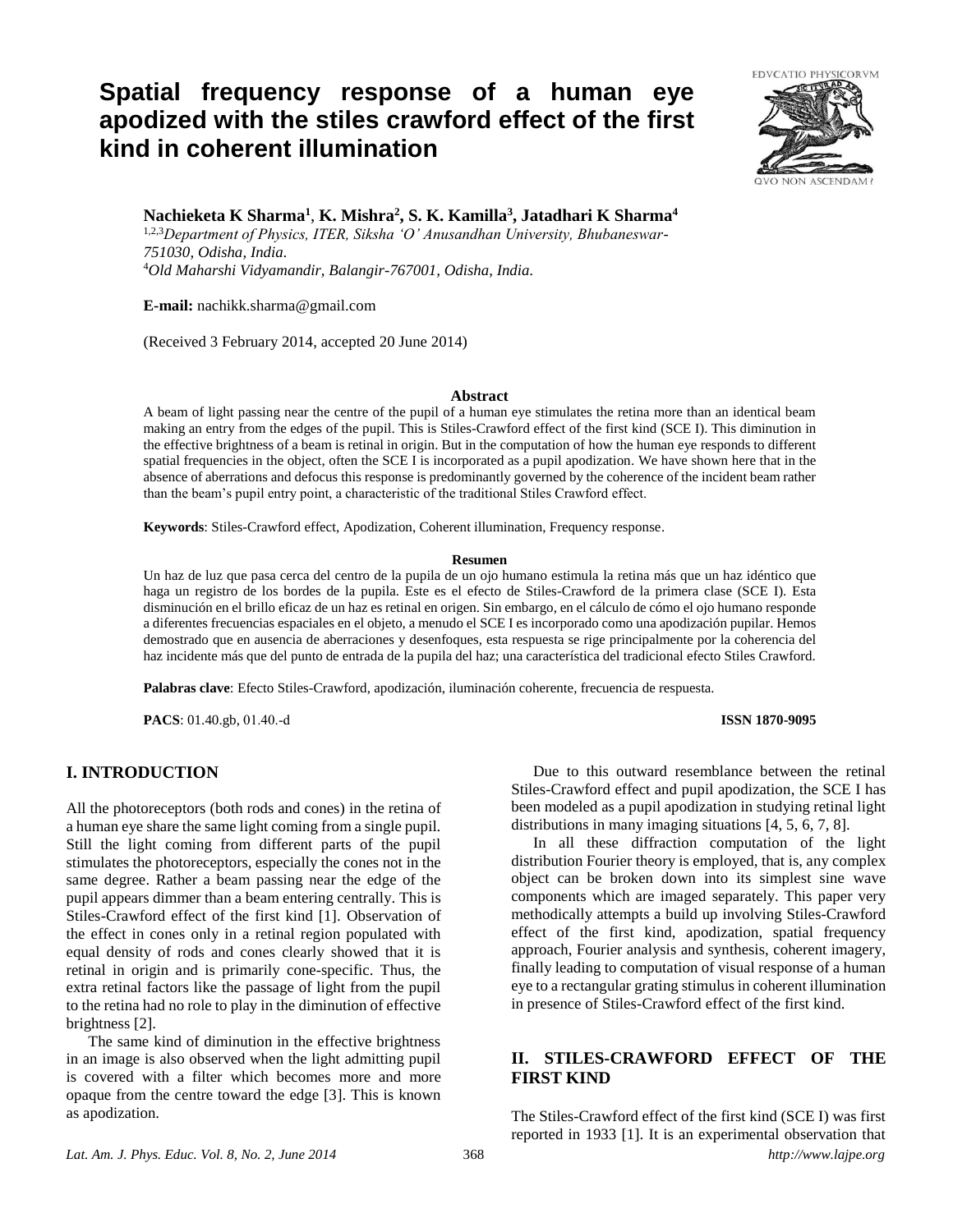light passing near the edges of a pupil is less efficient in stimulating the retina than is light entering through the centre.



**FIGURE 1.** A wide pupil admitting both axial and peripheral rays.

The SCE I visibility curve is found out by using oblique rays and adjusting the light in them to match the brightness produced by a constant beam passing through the centre of the pupil. For an illustration, one can say that to match the apparent brightness of a beam entering the eye through a 10  $mm<sup>2</sup>$  pupil, the light entering through a 30 mm<sup>2</sup> pupil is to be reduced by only a factor of two instead of the expected three [9]. This lack of reciprocity between pupil area and light needed for equal brightness was found to be present prominently in photopic vision [2]. A bundle of rays passing through the centre of the pupil strikes the retina head-on. But an identical bundle of rays entering near the edge of a fully dilated pupil of approximately 4 mm radius will make an angle of nearly  $10<sup>0</sup>$  at the retina, which lies at a distance of 22.2 mm from the pupil [10]. Thus changing the pupil entry point is equivalent to varying the angle of incidence at which a ray strikes the retina. This is how the visibility curve of figure 2 was obtained [1, 11].



**FIGURE 2.** Relative luminous efficiency for light rays as a function of pupil location of the incident beam.

The equation characterizing SCE I visibility is thus given as

$$
\ln \frac{\eta_o}{\eta_r} = \rho r^2. \tag{1}
$$

Where  $\eta_o$  and  $\eta_r$  are the luminous efficiencies of light entering centrally and at r distance from the peak of visibility  $(r=0)$ . *ρ* is the shape parameter which is equal to 0.115 [11, 12]. The significance of SCE I lies in the supposed difference between using coherent or incoherent light as incident illumination, for the simple reason that this difference can be used as a tool for controlling visual response of the retina.

How to incorporate the directional sensitivity of the retina, now that it is known to be present in a human eye as revealed through the SCE I? One way is to treat the photoreceptors as optical waveguides as the directional sensitivity is a known feature of waveguides [13, 14, 15].

The main feature of a waveguide model is that light is accepted only at a single aperture and is guided from there into the interior space of the receptor (Fig. 3). The waveguide model demonstrates directional sensitivity in addition to the existence of modes [16].



**FIGURE 3.** Waveguide model of a cone receptor.

But the other way is to treat the SCE I as a pupil apodization.

And the remarkable thing is that in the absence of aberrations, both the approaches (retinal waveguiding and pupil apodization) give identical results [13]. We will consider the second approach of pupil apodization in computing visual response.

# **III. APODIZATION**

For a round pupil like the eye and in the absence of aberrations, the pattern in the plane of focus is the familiar Airy disc (figure 4), whose diameter is related directly to the wavelength and inversely to the pupil aperture [17]. In order to remove the undesired second hump of the Airy disc a pupil that becomes gradually less transparent (figure 4) from the centre toward the edge is employed [3]. And this is mainly used to resolve binary stars (where a weak companion star is present next to a brighter star) [18].



**FIGURE 4.** Visual sensitivity against pupil entry point of light; apodizing filter; a radially symmetric neutral density wedge in the pupil plane.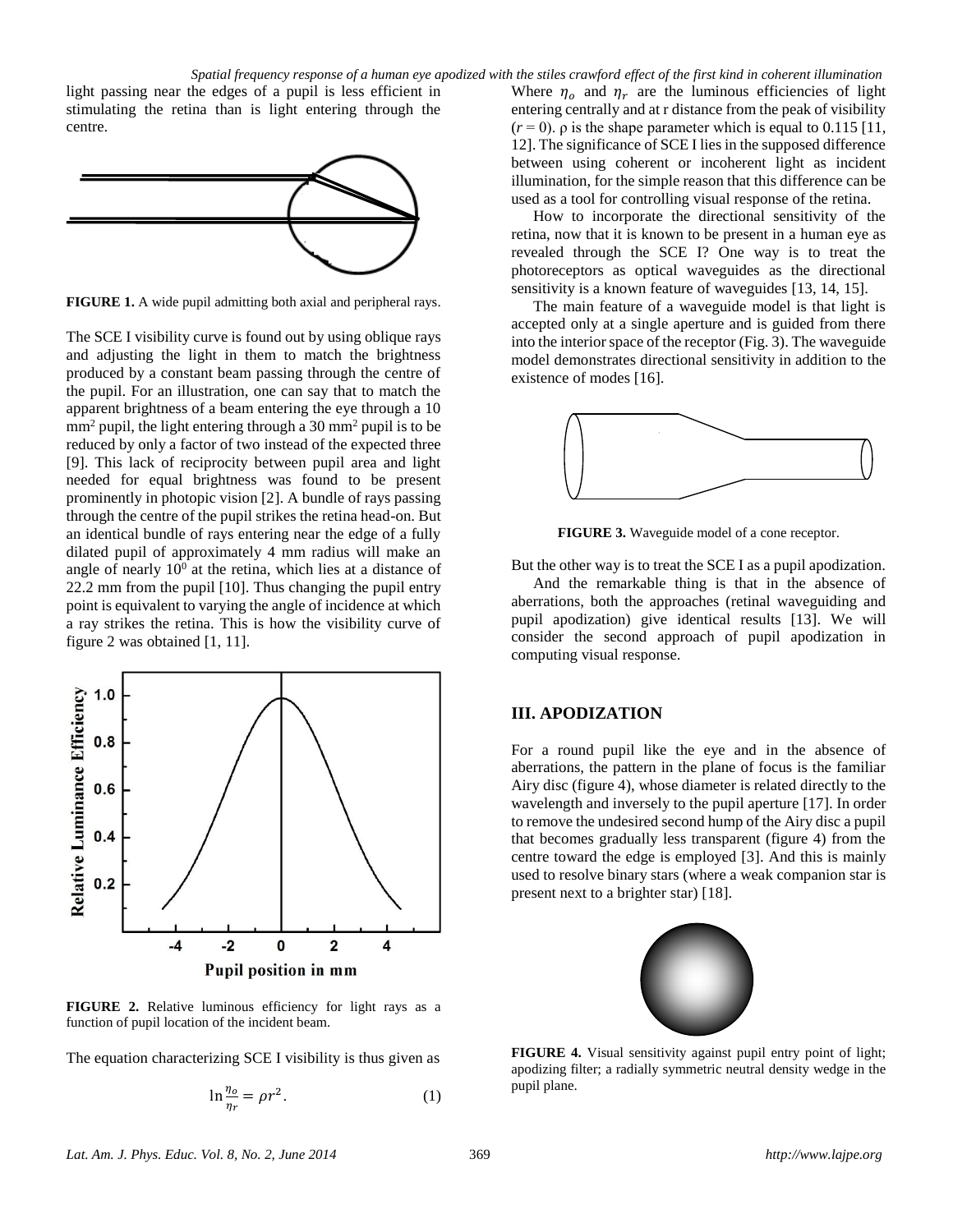### *Nachieketa K Sharma*

As the visibility curve of the SCE I is obtained against variable pupil entry point, naturally it has resemblance with apodization in spite of the fact that it is being retinal in origin. So it can be modelled as pupil apodization while calculating the visual response of a humane eye to a grating stimulus. So the methods to obtain the visual response of a humane eye can be outlined as: a) to choose the type of illumination from among completely coherent, incoherent, partially coherent b) to choose a stimulus or a test target from a sinusoidal, square, rectangular, triangular, saw-tooth grating c) to model SCE I as pupil apodization. The approach is frequency response techniques and the tool is Fourier theory.

# **IV. SPATIAL FREQUENCY APPROACH**

The image quality of a human eye is ascertained by determining its response to spatial frequency supplied in the form of a grating stimulus. The properties of a grating are specified by its waveform, contrast, spatial frequency, orientation, and phase. The waveform of a grating refers to the grating's intensity distribution. When the intensity alternates abruptly between high and low it is a square -wave grating. But when the grating's intensity alternates more gradually between high and low it is a sine-wave grating.



**FIGURE 5.** Sine wave and square wave grating.

The spatial frequency of a grating is specified either in number of cycles (one white bar plus one black bar) per unit distance across the grating or cycles per degree of visual angle. The visual angle of an object is the angle between two lines that extend from the observer's eye, one to one end of the object and the other to the other end of the object [19- 20].

How the spatial frequency of a grating stimulus is determined by a human eye? Evidence suggests that there are spatial frequency channels, each of which is sensitive to a narrow range of frequencies [21]. Thus, we are able to detect spatial frequency present in a grating stimulus. But, how to get from a collection of different spatial frequencies the perception of the original stimulus? Here comes the mathematical tool of Fourier analysis and Fourier Synthesis.

# **V. FOURIER ANALYSIS AND SYNTHESIS**

According to this analysis, any intensity pattern can be broken into a number of sine-wave components. For example, the square-wave grating of the figure can be broken down into a sine-wave with a frequency equal to that of the square-wave plus sine waves with amplitudes equal to one third and one fifth the amplitude of the square wave, and with frequencies three and five times the frequency of the square wave, respectively. Evidence supports the idea that actually the visual system breaks a stimulus (let a square-wave grating) down into spatial frequency components [22, 23].



**FIGURE 6**. The sine-wave components for the square-wave grating at the top of the figure, determined by Fourier analysis. The intensity of the square wave grating is broken down to sine wave components.

The visual system first carries out a Fourier analysis by breaking a scene (here a square wave grating) into a number of sine-wave components. Next, this information is contained in the firing of spatial frequency detectors (neurons). Finally, the information contained in the neurons is combined through the Fourier synthesis (sine components combined to obtain square- wave).



**FIGURE 7.** Diagram showing how a scene is broken down into spatial frequency components by Fourier analysis and then

*Lat. Am. J. Phys. Educ. Vol. 8, No. 2, June 2014* 370 *http://www.lajpe.org*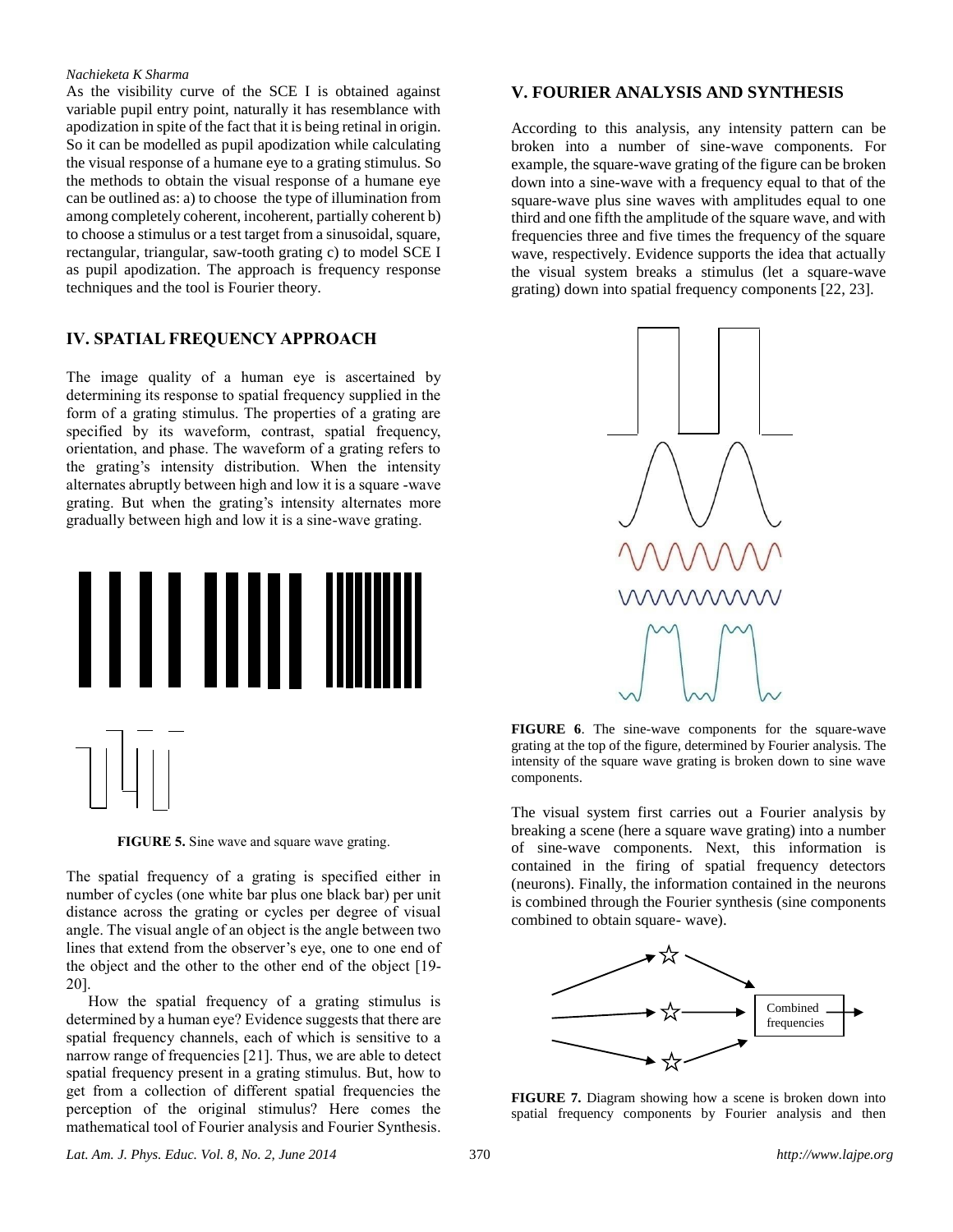*Spatial frequency response of a human eye apodized with the stiles crawford effect of the first kind in coherent illumination*

reconstotuted RECONSTITUTED into the scene by Fourier synthesis

# **VI. COHERENT IMAGERY**

When the periodic grating (be it the sine-wave or the squarewave) is illuminated by a perfectly coherent light the image formation on the retina takes the following route. Since the grating is illuminated by a plane wavefront, the image formed in the plane of the eye's pupil will be the Fraunhofer diffraction pattern as shown in Fig. 8 [24]. And the amplitude distribution in this diffraction image is the Fourier transform of the grating's amplitude function.



**FIGURE 8.** The spatial frequency components of the object placed in the object plane are displayed in the Fourier transform plane. The small hole filters out the high frequency components.



**FIGURE 9.** The Fourier transform of A(ξ,η) is formed as a(u,v) on the back focal plane of the lens. A transmission mask containing the Fourier transform of the seconf function  $f(\xi,\eta)$  is placed on this plane as  $f(u,v)$ . Thus, the product  $a(u,v)f(u,v)$  lies on the front focal plane of the second lens. So the Fourier transform of  $a(u,v)f(u,v)$ equivalent to the convolution of  $A(\xi,\eta)$  and  $f(\xi,\eta)$  is obtained on the back focal plane.

The Fraunhofer diffraction pattern of a point object can also be expressed in terms of the spatial frequency domain. A grating with sinusoidal intensity pattern with a spatial period p (in mm) may also be said to have a spatial frequency of 1/p cycles/mm. In the spatial frequency domain, the way of describing the performance limitation of an eye is to state the demodulation experienced by a sinusoidal grating target in the process of being imaged. When this quantity is plotted against spatial frequency we obtain the modulation transfer function. The mathematics of coherent image formation can be outlined as follows

A plane wavefront illuminates a sinusoidal grating. Hence in the plane of the eye's pupil is formed Fraunhofer diffraction pattern. The amplitude distribution in this diffraction image is the Fourier transform of the target amplitude function. If  $A(\xi,n)$  is the distribution of amplitude in the object, the distribution of amplitude in the disturbance in the plane of the pupil is given by

$$
a(u,v) = FT \text{ of } A(\xi,\eta). \tag{2}
$$

Naturally, only that portion of a (u,v) that is transmitted by the pupillary apertura OPENING can be effective in the formation of the image amplitude distribution  $A'(\xi,\eta)$ , which is again the FT of the pupil amplitude function.

Thus  $A'(\xi,\eta) = IFT$  of modified amplitude function

$$
[ =a(u,v)f(u,v)]. \qquad (3)
$$

Finally, the image intensity distribution  $B'(\xi,\eta)$  is the product of the image amplitude distribution with its complex conjugate.

When it is coherent, the amplitude of light emerging from the plane of the periodic grating is being spatially Fourier analyzed (displayed as a diffraction image in the plane of the pupil), filtered, and then resynthesized as a distribution of amplitude of light in the retinal plane. Ultimately the amplitude is squared at each point in the image and this constitutes the image intensity pattern It is seen that filtering the spatial frequency in the domain of amplitude of light will lead to results which, when looked at in the realm of the intensity pattern, may be non-linear. As an example, consider the case of an amplitude distribution that is sinusoidal. When squared this becomes an intensity distribution that is also sinusoidal but has twice the frequency.

# **VII. RESULTS AND DISCUSSION**

For different duty cycle ( $\alpha$ =0.1, 0.3, 0.4, 0.7) of the periodic grating target with a rectangular profile we have calculated the intensity distribution in the image by incorporating the Stiles Crawford effect of the first kind (SCE I), as a pupil apodization with the beam hitting the pupil having spatial coherence. And the results are illustrated in Fig.10 and 11. From the figure it is evident that when  $\sigma$ =3.086, that is the SCE I apodized eye's, intensity distribution is almost identical without SCE I apodization  $(σ=0)$  for both low  $(\omega=0.5)$  and high  $(\omega=1.0)$  normalized spatial frequency. In an earlier work we have studied the coherent response of a SCE I apodized human eye in coherent illumination by taking a sinusoidal grating [25].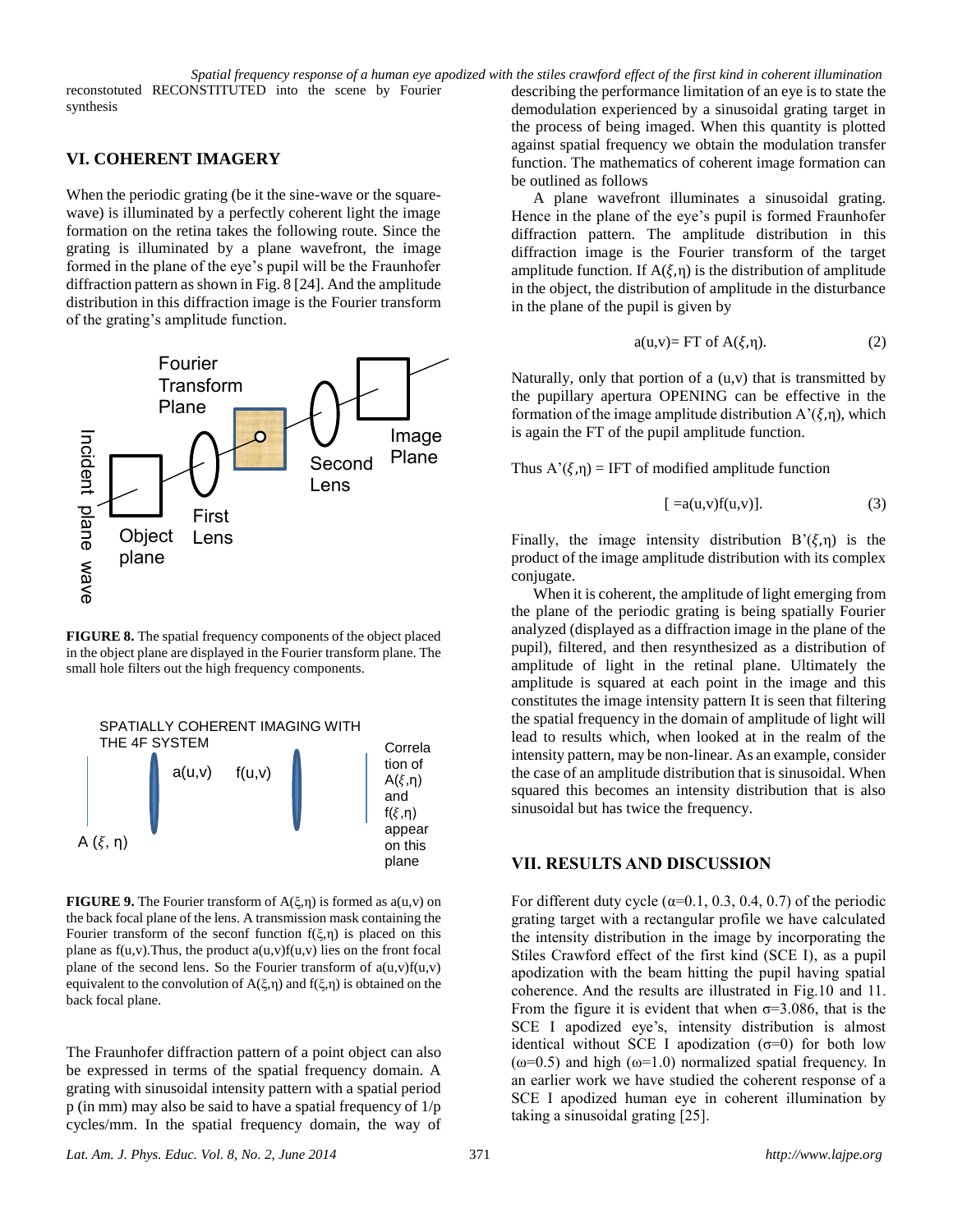

**REDUCED DISTANCE for**  $\omega = 0.5$ **FIGURE 10.** Variation of intensity with reduced distance for low normalized spatial frequency.



REDUCED DISTANCE for  $\omega = 1.0$ **FIGURE 11.** Variation of intensity with reduced distance for high normalized spatial frequency.

Similarly the modulation's response to spatial frequency is studied for a SCE I apodized human eye side by side with an eye without SCE I apodization.

Again for coherent illumination we do not find any modification in the modulation even for different duty cycle of a rectangular periodic object as revealed in Fig. 12.



NORMALIZED SPATIAL FREOUENCY

**FIGURE 12.** Frequency response of a SCE I apodized human eye in coherent illumination as shown from the variation of modulation with normalized spatial frequency for different duty cycles.

# **VIII. CONCLUSION**

So, we see that for coherent illumination the treatment of Stiles Crawford effect of the first kind as a pupil apodization did not lead to any modification either in the modulation or in the intensity distribution in the image of an object of rectangular periodicity indicating the dominance of the coherence of the incident beam over the pupil entry point of the beam, a characteristic of traditional Stiles Crawford effect.

# **REFERENCES**

[1] Stiles, W. S. & Crawford, B. H., *The luminous efficiency of rays entering the eye pupil at different points*, Proc. R. Soc. B **112**, 428-450 (1933).

[2] Flamant, F. & Stiles, W. S., *The directional and spectral sensitivities of retinal rods to adapting fields of different wavelengths*, J. Physiol. **107**, 187-202 (1948).

[3] Jacquinot, P., Bougron, P., and Dossier, B., *Calcul et realisation des distributions d'amplitude pupillaire, permettant a suppression des franges laterale dans les figures de diffraction*, In: La Theorie des Images Optiques, P. Fleury, A. Marechal, and C. Anglade, eds. (Editions de la Revue d'Optique, 1949), pp. 183-193.

[4] Westheimer, G., *Retinal light distributions, the Stiles-Crawford effect and apodization*, J. Opt. Soc. Am. A **30**, 1417-1421 (2013).

[5] Westheimer, G., *Specifying and controlling the optical image on the retina,* Prog. Retinal Eye Res. **25**, 19-42 (2006). [6] Metcalf, H., *Stiles-Crawford apodization*, J. Opt. Soc. Am. **55**, 72-74, 1411-1416 (1965).

[7] Carroll, J. P., *Apodization model of the Stiles-Crawford effect,* J. Opt. Soc. Am. A **70**, 1155-1156 (1980).

[8] Atchison, D. A., Joblin, A. and Smith, G. *Influence of Stiles-Crawford effect apodization on spatial visual performance,* J. Opt. Soc. Am. A **19**, 1073-1083 (2002).

[9] Troland, L. T., *On the measurement of visual stimulation intensities,* J. Exp. Psychol. **2**, 1-34 (1917).

[10] Emsley, H. H., *Visual Optics* Vol. 1.,  $5<sup>th</sup>$  ed. (Hatton, UK, 1955).

[11] Applegate, R. A. & Lakshminarayanan, V., *Parametric representation of Stiles-Crawford functions: normal variation of peak location and directionality,* J. Opt. Soc. Am. A **10**, 1611-1623 (1993).

[12] Artal, P., *Incorporation of directional effects of the retina into computations of optical transfer functions of human eyes,* J. Opt. Soc. Am. A **6**, 1941-1944 (1989).

[13] Vohnsen, B., *Photoreceptor waveguides and effective retinal image quality*, J. Opt. Soc. Am. A. **24**, 597-607 (2007).

[14] Snyder, A. W., and Pask, C., The Stiles-Crawford effect-explanation and consequences, Vision Res. 13, 1115- 1137 (1973).

[15] Vohnsen, B., Iglesias, I., and Artal, P., Guided light and diffraction model of human eye photoreceptors, 22, J. Opt. Soc. Am. A **22**, 2318-2329 (2005).

*Lat. Am. J. Phys. Educ. Vol. 8, No. 2, June 2014* 372 *http://www.lajpe.org* [16] Stiles, W. S., *The directional sensitivity of the retina,*